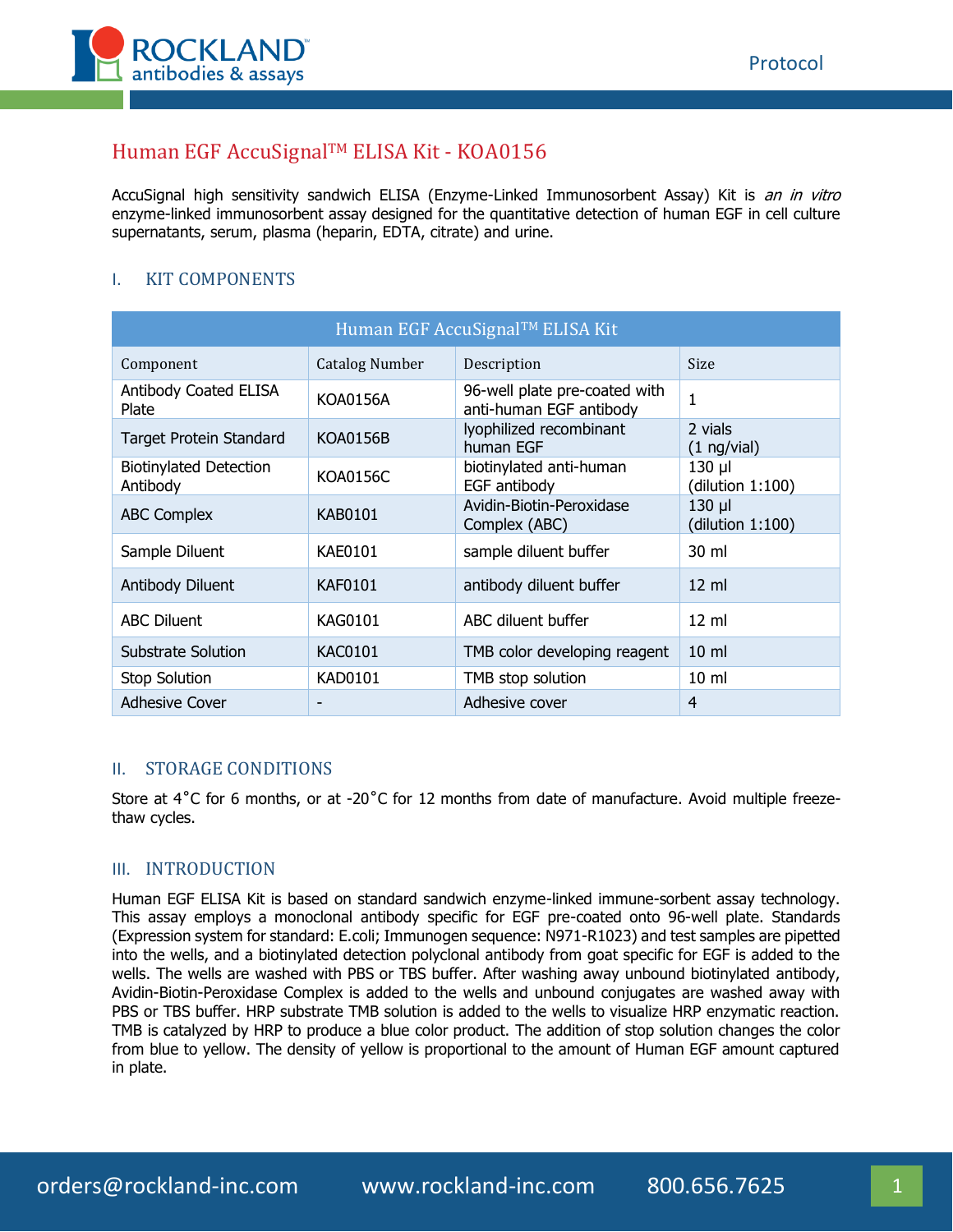

## IV. EQUIRED EQUIPMENT AND REAGENTS

- Microplate reader in standard size
- Automated plate washer
- Adjustable pipettes and pipette tips
- Clean tubes and Eppendorf tubes
- Washing buffer (neutral PBS or TBS)
	- o Preparation of 0.01M TBS: Add 1.2g Tris, 8.5g NaCl; 450μl of purified acetic acid or 700μl of concentrated hydrochloric acid to 1000 ml distilled water and adjust pH to 7.2-7.6. Finally, adjust the total volume to 1L.
	- o Preparation of 0.01 M PBS: Add 8.5 g sodium chloride, 1.4 g Na2HPO<sub>4</sub> and 0.2 g NaH<sub>2</sub>PO<sub>4</sub> to 1000 ml distilled water and adjust pH to 7.2-7.6. Finally, adjust the total volume to 1L.

## V. GENERAL CONSIDERATIONS

Please read the following instructions before starting the experiment.

- To inspect the validity of experimental operation and the appropriateness of sample dilution proportions, pilot experiment using standards and a small number of samples is recommended.
- The TMB Color Developing agent is colorless and transparent before using, contact us if it is not the case.
- Before using the Kit, briefly spin down the vials.
- For statistical reasons, we recommend both standard and samples should be assayed with a minimum of two replicates (duplicates).
- Do not let 96-well plate to dry, this will inactivate active components on plate.
- Avoid cross contamination of samples or reagents by changing tips between sample, standard and reagent additions.
- Do not mix or substitute reagents or materials from other kit lots or vendors.
- In order to avoid marginal effect of plate incubation due to temperature difference (reaction may be stronger in the marginal wells), it is suggested that the diluted ABC and TMB solution be prewarmed in 37℃ for 30 min before using.

#### VI. SANDWICH ELISA PROTOCOL

#### A. Sample Preparation

Store samples to be assayed within 24 hours at 2-8°C. For long-term storage, aliquot and freeze samples at -20°C. Avoid repeated freeze-thaw cycles.

• **Serum:** Allow the serum to clot in a serum separator tube (about 4 hours) at room temperature. Centrifuge at approximately 1000 X g for 15 min. Analyze the serum immediately or aliquot and store at -20°C.

## • **Cell culture supernatants:**  Remove particulates by centrifugation, assay immediately or aliquot and store at -20°C.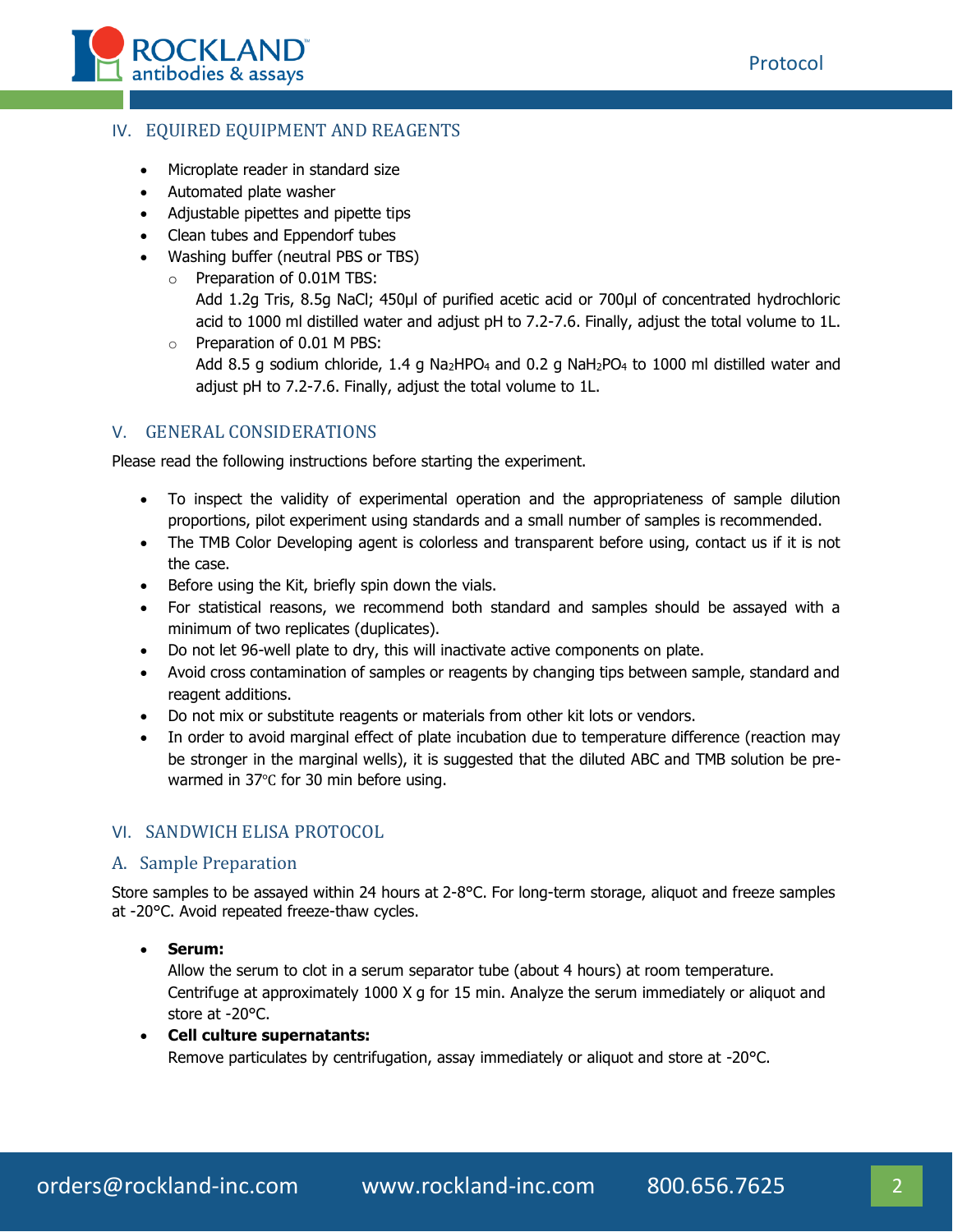

#### • **Plasma:**

Collect plasma using heparin, citrate, or EDTA as an anticoagulant. Centrifuge for 15 min at 100  $\times$ g within 30 min of collection. Assay immediately or aliquot and store at -20°C.

 $\circ$  Note: it is important to only use the anticoagulants listed above to treat the plasma. Other anticoagulants could block the antibody binding site.

#### • **Urine:**

Aseptically collect the first urine of the day, micturate directly into a sterile container. Remove impurities by centrifugation, assay immediately or aliquot and store samples at -20°C.

### B. Sample Dilution

Please note that levels of the target protein may vary between different samples. Estimation of the concentration of a target protein in the sample and the optimal dilution factors for each sample must be determined by the investigator. The diluted target protein concentration should fall near the middle of the linear regime in the standard curve. Sample diluent buffer should be used for dilution of samples.

Following are the suggested guidelines for sample dilution. **The samples must be mixed well with the diluent buffer**.

- **High target protein concentration (3000pg/ml-30,000pg/ml)** The working dilution should be 1:100. For example, add 1μl sample into a tube with 99μl sample diluent buffer.
- **Medium target protein concentration (300pg/ml-3000pg/ml)** The working dilution should be 1:10. For example, add 10μl sample into a tube with 90μl sample diluent buffer.
- **Low target protein concentration (4.7pg/ml-300pg/ml)** The working dilution should be 1:2. For example, add 50μl sample into a tube with 50μl sample diluent buffer.
- **Very Low target protein concentration (0pg/ml-4.7pg/ml)** No dilution necessary, or the working dilution should be 1:2.

## C. Reagent Preparation

#### Reconstitution of the Human EGF standard:

EGF standard solution should be prepared no more than 2 hours prior to the experiment. Two vials of EGF standard (1ng/vial) are provided with each kit. Use one vial/experiment.

- For preparation of Human EGF standard solution, add 1ml sample diluent buffer into one vial, keep the vial at room temperature for 10 min and mix thoroughly.
- Label tubes 1-8. Tube#1-300pg/mL, Tube#2-150pg/mL, Tube#3-75pg/mL, Tube#4-37.5pg/mL, Tube#5-18.75pg/mL, Tube#6-9.375pg/mL, Tube#7-4.687pg/mL, Tube#8-0.0pg/mL blank sample diluent buffer.
- To generate standard  $#1$ , pipette 300 $\mu$ L of reconstituted stock into Tube $#1$ , add 700 $\mu$ L of sample diluent buffer and mix thoroughly.
- Pipette 300μl of the sample diluent buffer into tubes 2-7.
- Transfer 300 $\mu$ I from tube  $\#1$  into tube  $\#2$  and mix thoroughly.
- Transfer 300μl from tube #2 into tube #3 and mix thoroughly, continue further serial dilutions through tube 7.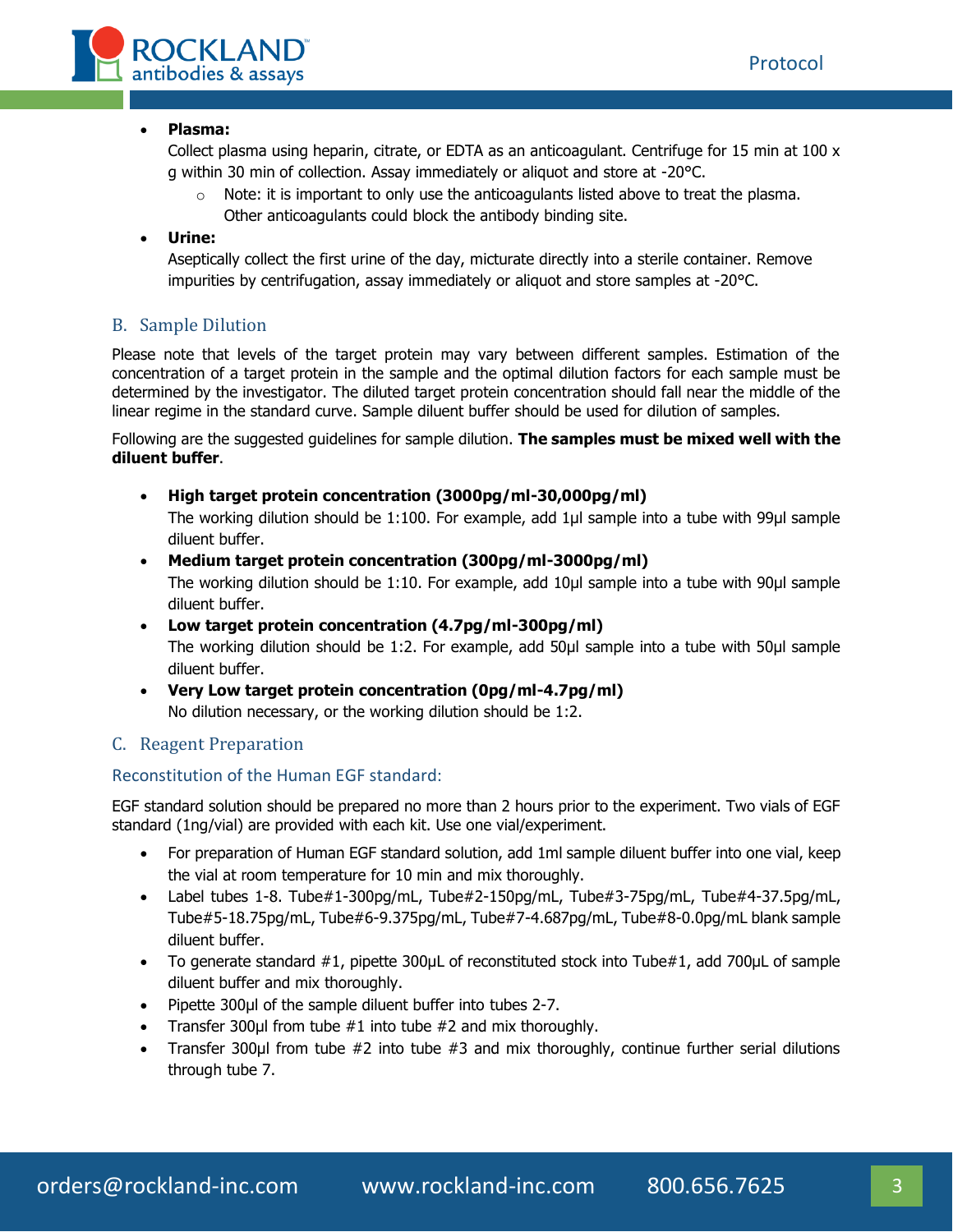

**Note:** The standard solutions are best used within 2 hours. The 10,000pg/ml standard solution should be stored at 4°C for up to 12 hours, or at -20°C for up to 48 hours. Avoid repeated freeze-thaw cycles.

#### Preparation of biotinylated anti-Human EGF antibody working solution:

The solution should be prepared no more than 2 hours prior to the experiment.

- The total volume should be 0.1ml/well x (the number of wells). Prepare 100-200μl more of the solution than the total volume required to compensate for pipetting errors.
- Biotinylated anti-Human EGF antibody should be diluted 1:100 with the antibody diluent buffer and mixed thoroughly. For example, add 1μl Biotinylated Anti-Human EGF antibody to 99μl antibody diluent buffer.

#### Preparation of Avidin-Biotin-Peroxidase Complex (ABC) working solution:

The solution should be prepared no more than 1 hour prior to the experiment.

- The total volume should be: 0.1 ml/well x (the number of wells). Prepare 0.1-0.2 ml more of the solution than total volume required.
- Avidin-Biotin-Peroxidase Complex (ABC) should be diluted 1:100 with the ABC dilution buffer and mixed thoroughly. For example, add 1μl ABC to 99μl ABC diluent buffer.

#### D. Assay Procedure

ABC working solution and TMB substrate reagent should be warmed at 37°C for 30 min prior to use. Samples and reagents should be mixed thoroughly and evenly after dilution. A standard curve for EGF detection should be prepared for each experiment. It is recommended to determine sample fold dilution by simple estimation of EGF amount in the samples.

- 1. Aliquot 100μl per well of each human EGF standard (300pg/ml, 150pg/ml, 75pg/ml, 37.5pg/ml, 18.75pg/ml, 9.375pg/ml, and 4.6875pg/ml) into pre-coated 96-well plate. Add 100μl of the sample diluent buffer into control wells. Add 100μl of diluted sample (human cell culture supernatants, serum, plasma {heparin, citrate, EDTA} or saliva into appropriate wells). See "Sample Dilution" above for details. **It is recommended to assay all standards, controls and samples in duplicate.**
- 2. Seal the plate with provided adhesive plastic cover and incubate at 37°C for 90 min.
- 3. Remove the cover and discard the solution. Invert the plate and blot it against clean paper towels or other absorbent material. Do NOT let the wells dry completely at any time.
- 4. Add 100μl of biotinylated anti-Human EGF antibody working solution to each well, seal the plate with adhesive plastic cover and incubate at 37°C for 60 min.
- 5. Discard the solution and wash the plate 3 times with 0.01M TBS or 0.01M PBS (wash buffer) and each time let washing buffer stay in the wells for ~1 min. Wash by filling each well with 300µl of wash buffer using a multi-channel pipette or auto washer. Complete removal of liquid at each step is essential to good performance. (Note: for automated washing, aspirate all wells and wash THREE times with PBS or TBS buffer, overfilling the wells with PBS or TBS buffer). After the last wash, remove any remaining wash buffer by aspirating or decanting. Invert the plate and blot it against clean paper towels or other absorbent material.
- 6. Add 100μl of prepared ABC working solution to each well, seal the plate and incubate at 37°C for 30 min.
- 7. Wash plate 5 times with 0.01M TBS or 0.01M PBS as described in step 5.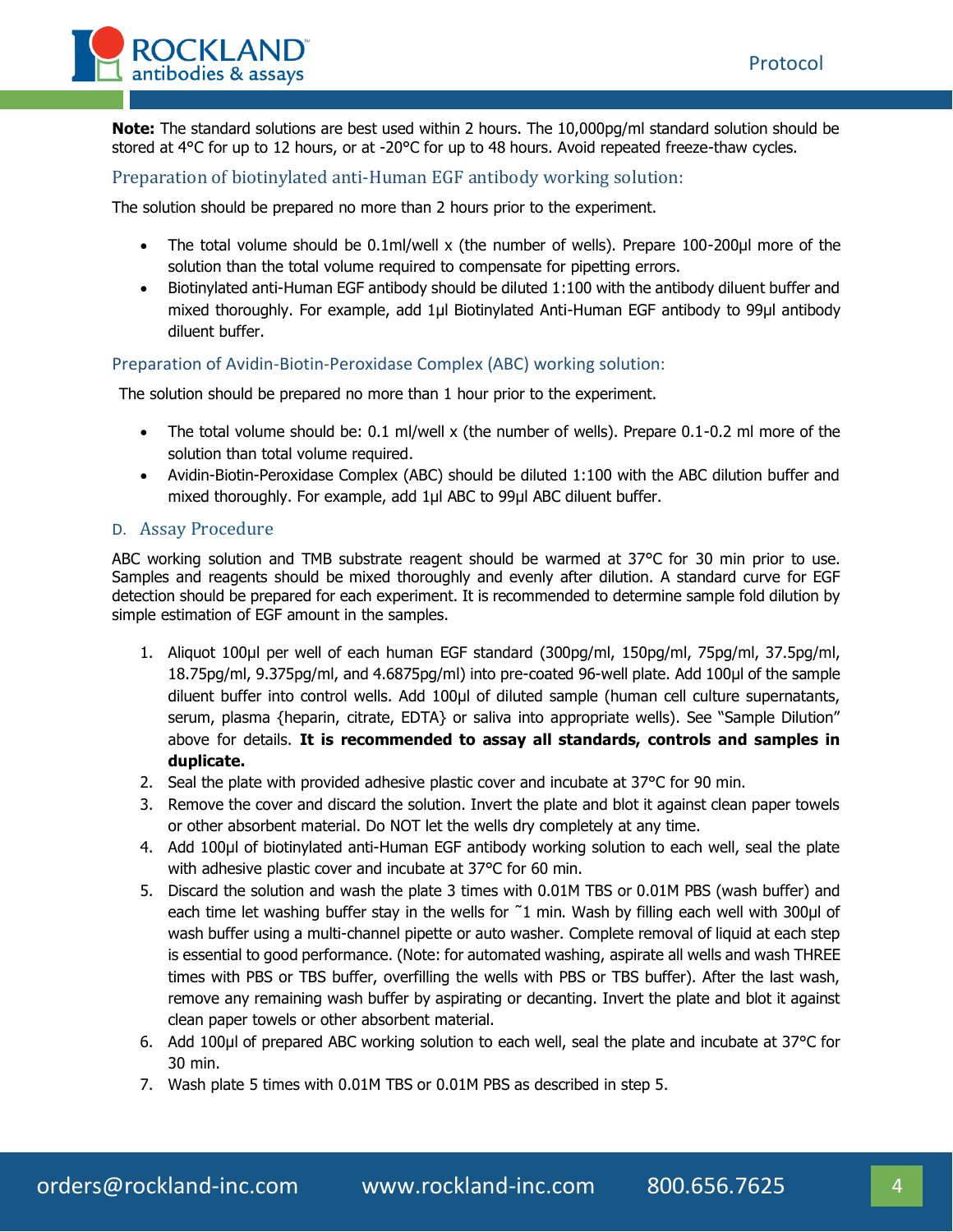

- 8. Add 90µl of TMB substrate reagent to each well, seal the plate and incubate for 25-30 min at 37°C in the dark. (Note: the optimal incubation time should be determined by the end user).
- 9. Add 100μl of stop solution to each well. The color will change to yellow immediately.
- 10. Read at 450 nm in a microplate reader within 30 min after adding the stop solution.

#### **Calculations**

For calculations, (the relative O.D.450) = (the O.D.450 of each well) – (the O.D.450 of Zero well). The standard curve can be plotted as the relative O.D.450 of each standard solution (Y) vs. the respective concentration of the standard solution (X). The Human EGF concentration of the samples can be interpolated from the standard curve.

**Note:** if the samples measured were diluted, multiply the concentrations obtained from interpolation by the dilution factor.

#### VII. DATA OBTAINED FROM HUMAN EGF

| <b>Concentration (pg/ml)</b> |       | 4.7   | 9.4   | 18.8  | 37.5  | 75    | 150   | 300   |
|------------------------------|-------|-------|-------|-------|-------|-------|-------|-------|
| O.D                          | 0.038 | 0.129 | 0.191 | 0.326 | 0.623 | 1.053 | 1.639 | 2.634 |

(TMB reaction incubation at 37°C for 25-30min)

#### VIII. HUMAN ACTIVIN A ACCUSIGNALTM ELISA KIT STANDARD CURVE



This standard curve was generated for demonstration purpose only (A standard curve must be run with each assay).

| Range                   | $4.7pg/ml-300pg/ml$                                                   |
|-------------------------|-----------------------------------------------------------------------|
| <b>Sensitivity</b>      | $<$ 1pg/ml                                                            |
| <b>Specificity</b>      | Natural and recombinant Human EGF                                     |
| <b>Cross-reactivity</b> | There is no detectable cross-reactivity with other relevant proteins. |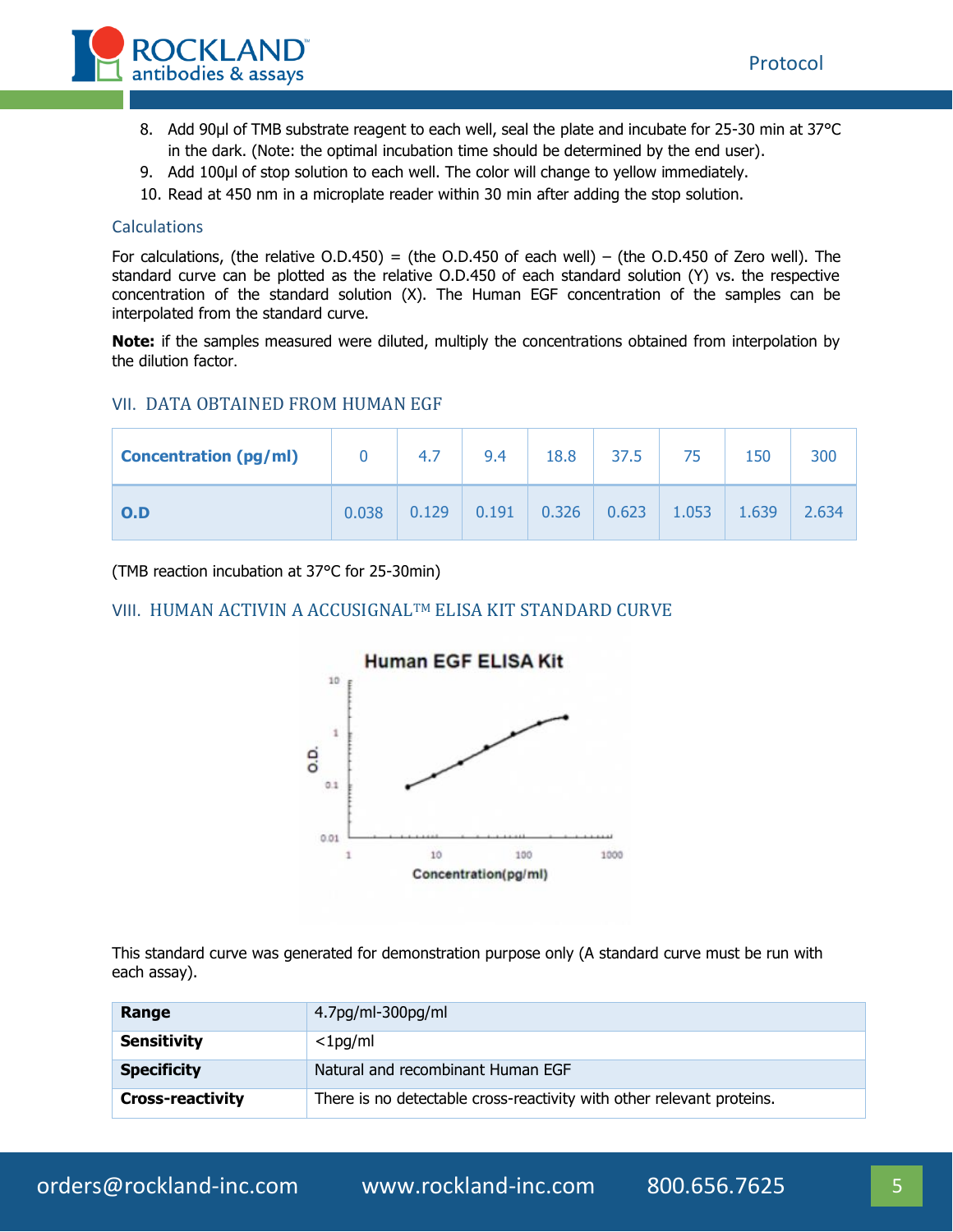

orders@rockland-inc.com www.rockland-inc.com 800.656.7625 | 6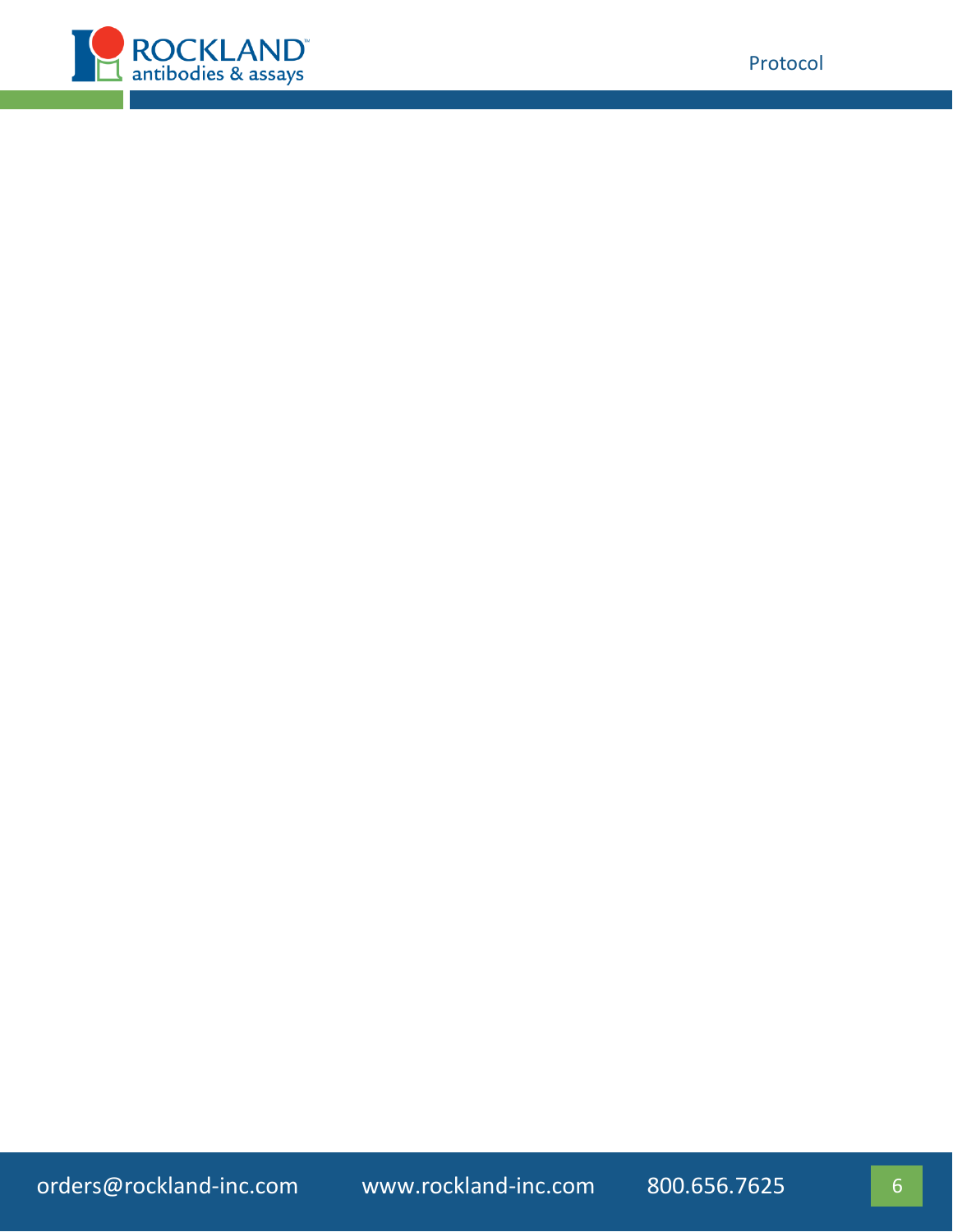

### IX. INTRA AND INTER ASSAY PRECISION

**Intra-Assay Precision** (Precision within an assay): Three samples of known concentration were tested on one plate to assess intra-assay precision.

**Inter-Assay Precision** (Precision between assays): Three samples of known concentration were tested in separate assays to assess inter-assay precision.

|                           | <b>Intra-Assay Precision</b> |      |      | <b>Inter-Assay Precision</b> |      |       |
|---------------------------|------------------------------|------|------|------------------------------|------|-------|
| <b>Sample</b>             | 2                            |      | 3    |                              | 2    | 3     |
| N                         | 16                           | 16   | 16   | 24                           | 24   | 24    |
| Mean(pg/ml)               | 11                           | 76   | 122  | 10                           | 81   | 131   |
| <b>Standard deviation</b> | 0.71                         | 4.25 | 9.15 | 0.82                         | 5.42 | 12.31 |
| CV(% )                    | 6.5                          | 5.6  | 7.5  | 8.2                          | 6.7  | 9.4   |

#### X. ASSAY SUMMARY

- Prepare all reagents, samples and standards as instructed.
- Add standards or samples to each well used. Incubate the plate at 37°C for 90 min. Do not wash.
- Add prepared biotinylated antibody to each well. Incubate the plate at 37°C for 60 min. Wash plate 3 times with 0.01M TBS or PBS.
- Add prepared ABC working solution. Incubate the plate at 37°C for 30 min. Wash plate 5 times with 0.01M TBS or TBS.
- Add TMB developing reagent to each well. Incubate the plate at 37°C in dark for 25-30 min.
- Add TMB stop solution. Read at 450nm.

#### XI. TROUBLESHOOTING

#### Weak or No Signal

| <b>Possible Cause</b>                   | <b>Solution</b>                                                                                                       |
|-----------------------------------------|-----------------------------------------------------------------------------------------------------------------------|
| Problem with the standard               | Use new sample<br>Check that the standard is appropriately handled                                                    |
| Incubation time too short               | Follow the exact guidelines for incubation time (If the problem<br>persists, try incubating samples at 4°C overnight) |
| Incubation temperature too<br>low       | Ensure incubations are done at correct temperature<br>Before proceeding                                               |
| Incompatible sample type                | Use sample that the assay is known to detect as a positive control<br>(Include such control in your experiment)       |
| Incompatible assay buffer               | Ensure assay buffer is compatible with the target of interest                                                         |
| Target present below<br>detection limit | Decrease dilution factor or concentrate samples                                                                       |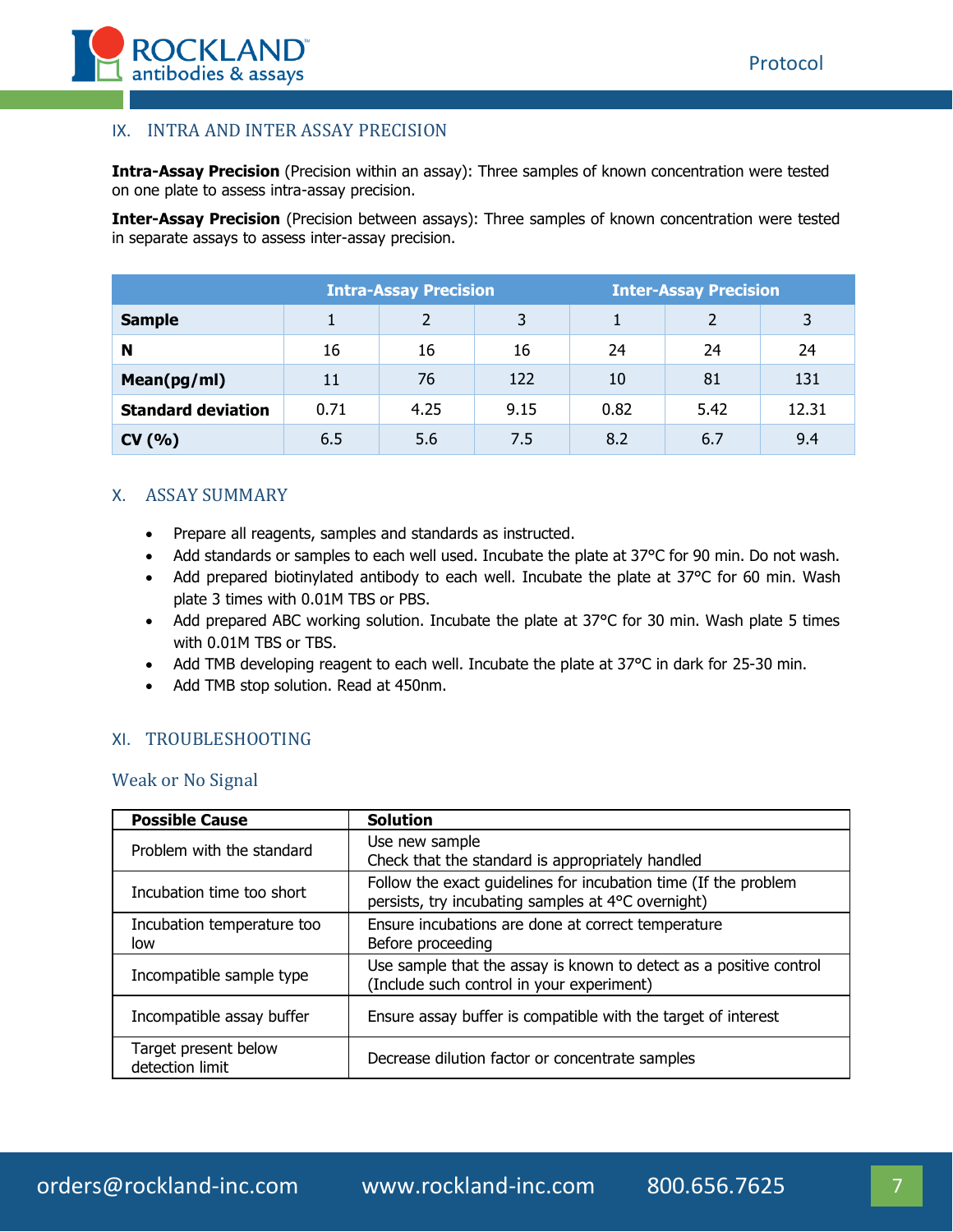

| Incorrect/Insufficient/No<br>substrate                                                   | Check the substrate identity<br>Increase concentration or amount of substrate                               |
|------------------------------------------------------------------------------------------|-------------------------------------------------------------------------------------------------------------|
| Antibody stored at 4°C for<br>several weeks or subjected<br>to repeat freeze-thaw cycles | Use fresh aliquot of antibody that has been stored at<br>-20°C or below                                     |
| Incorrect reagents added/<br>prepared; Missing reagents                                  | Check protocol, ensure correct reagents are added in proper order<br>and prepared to correct concentrations |
| Expired/Contaminated<br>reagents                                                         | Prepare fresh/uncontaminated reagents                                                                       |
| Enzyme inhibitor present                                                                 | Avoid sodium azide in HRP reactions                                                                         |
| Incorrect storage of<br>components                                                       | Check storage conditions for the kit (Kit need to be stored at $4^{\circ}$ C)                               |
| Excessive plate washing                                                                  | Gently pipette wash buffer (manual method)<br>Ensure correct pressure (automatic wash system)               |
| Wells dry out                                                                            | Cover plate using adhesive cover at all incubation times                                                    |
| Plate read at incorrect                                                                  | Use recommended wavelength/filter                                                                           |
| detection wavelength                                                                     | Ensure plate reader is set correctly for substrate used                                                     |
|                                                                                          | Prepare substrate immediately before use                                                                    |
| Slow color development                                                                   | Allow longer incubation time                                                                                |
|                                                                                          | Ensure stock solution is unexpired and uncontaminated                                                       |

# Saturated Signal

| <b>Possible Cause</b>                 | <b>Solution</b>                                                                                                                   |
|---------------------------------------|-----------------------------------------------------------------------------------------------------------------------------------|
| High sample concentration             | Use higher sample dilutions (Determine the optimal dilutions by<br>titration assay)                                               |
| Excessive substrate                   | Decrease concentration or amount of substrate: The substrate<br>provided with the ELISA kit might require further dilution        |
| Substrate color changed<br>before use | Prepare substrate immediately before use                                                                                          |
| Non-specific antibody<br>binding      | Use affinity-purified antibody and preferably one that is pre-<br>adsorbed.                                                       |
| Incubation time too long              | Follow the exact guidelines (If the problem persists, try incubating<br>samples at 4°C overnight)                                 |
| Excessive antibody                    | Repeat the assay with lower antibody concentrations to find the<br>optimal one for your experiment                                |
| Contaminated buffers or HRP           | Prepare and use fresh buffers                                                                                                     |
| Insufficient washing                  | Follow the exact guidelines<br>At the end of each washing step, flick the plate over a sink and<br>dry the plate on a paper towel |

orders@rockland-inc.com www.rockland-inc.com 800.656.7625 | 8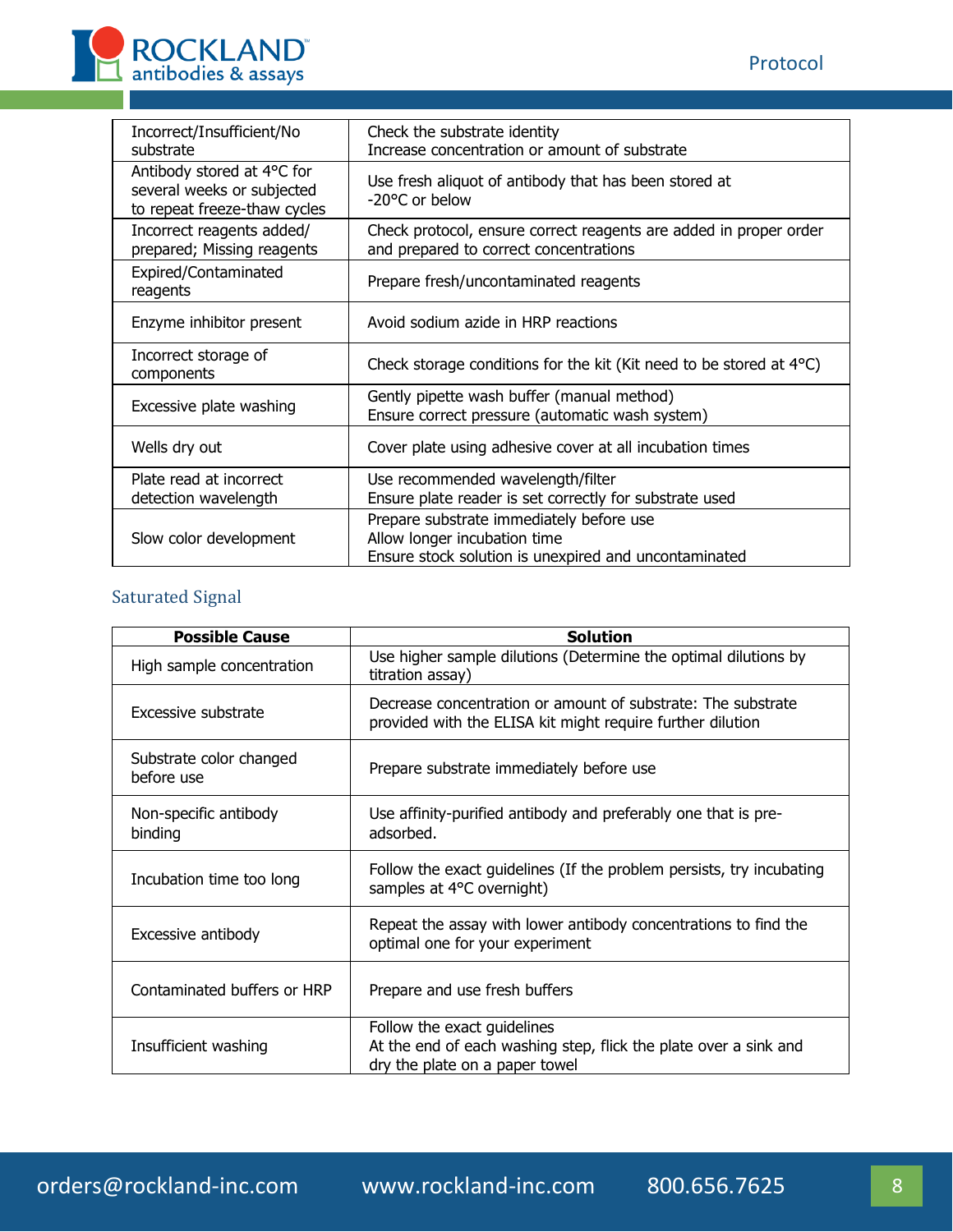

| Plate adhesive cover not<br>used or re-used | During incubations, cover plates with adhesive cover.<br>Use a fresh cover every time the used cover is removed from the<br>plate                                                                     |
|---------------------------------------------|-------------------------------------------------------------------------------------------------------------------------------------------------------------------------------------------------------|
| Plate read at incorrect<br>wavelength       | Use recommended wavelength/filter<br>Ensure plate reader is set correctly for the substrate used                                                                                                      |
| Excess time before plate<br>reading         | Read your plate within 30 minutes after adding the substrate (If<br>the reading is not performed within this time frame, add a<br>stopping solution after sufficient color is developed in the plate) |

# High Background

| <b>Possible Cause</b>                                 | <b>Solution</b>                                                                                                                                  |
|-------------------------------------------------------|--------------------------------------------------------------------------------------------------------------------------------------------------|
| Insufficient washing                                  | Follow the exact quidelines<br>At the end of each washing step, flick the plate over a sink and<br>pat dry the plate on a paper towel            |
| Excessive antibody                                    | Repeat the assay with lower antibody concentrations to find the<br>optimal one for your experiment                                               |
| Excessive substrate                                   | Decrease concentration or amount of substrate                                                                                                    |
| Cross reactivity                                      | Run appropriate controls                                                                                                                         |
| Non-specific antibody<br>binding                      | Use affinity-purified antibody and preferably one that is pre-<br>adsorbed                                                                       |
| Insufficient Tween in buffers                         | Use PBS or TBS containing 0.05% Tween                                                                                                            |
| Suboptimal salt<br>concentration in washing<br>buffer | Optimize salt concentration as high concentration can reduce non-<br>specific interactions                                                       |
| Incubation temperature too<br>high                    | Optimize incubation temperature for your assay (antibodies bind<br>optimally at very specific temperature)                                       |
| Reagents were not mixed<br>properly                   | Thoroughly mix all reagents and samples before pipetting<br>solutions into wells                                                                 |
| Blanks contaminated with<br>samples                   | Change pipette tips when switching between blanks and samples                                                                                    |
| Sample contaminated with<br>enzymes                   | Test samples with substrate alone to check for contaminating<br>enzymes                                                                          |
| Contaminated TMB substrate                            | Use a clean container to check that the substrate in not<br>contaminated (TMB substrate should be clear and colorless before<br>adding to wells) |
| Substrate exposed to light                            | Carry out substrate incubation in dark                                                                                                           |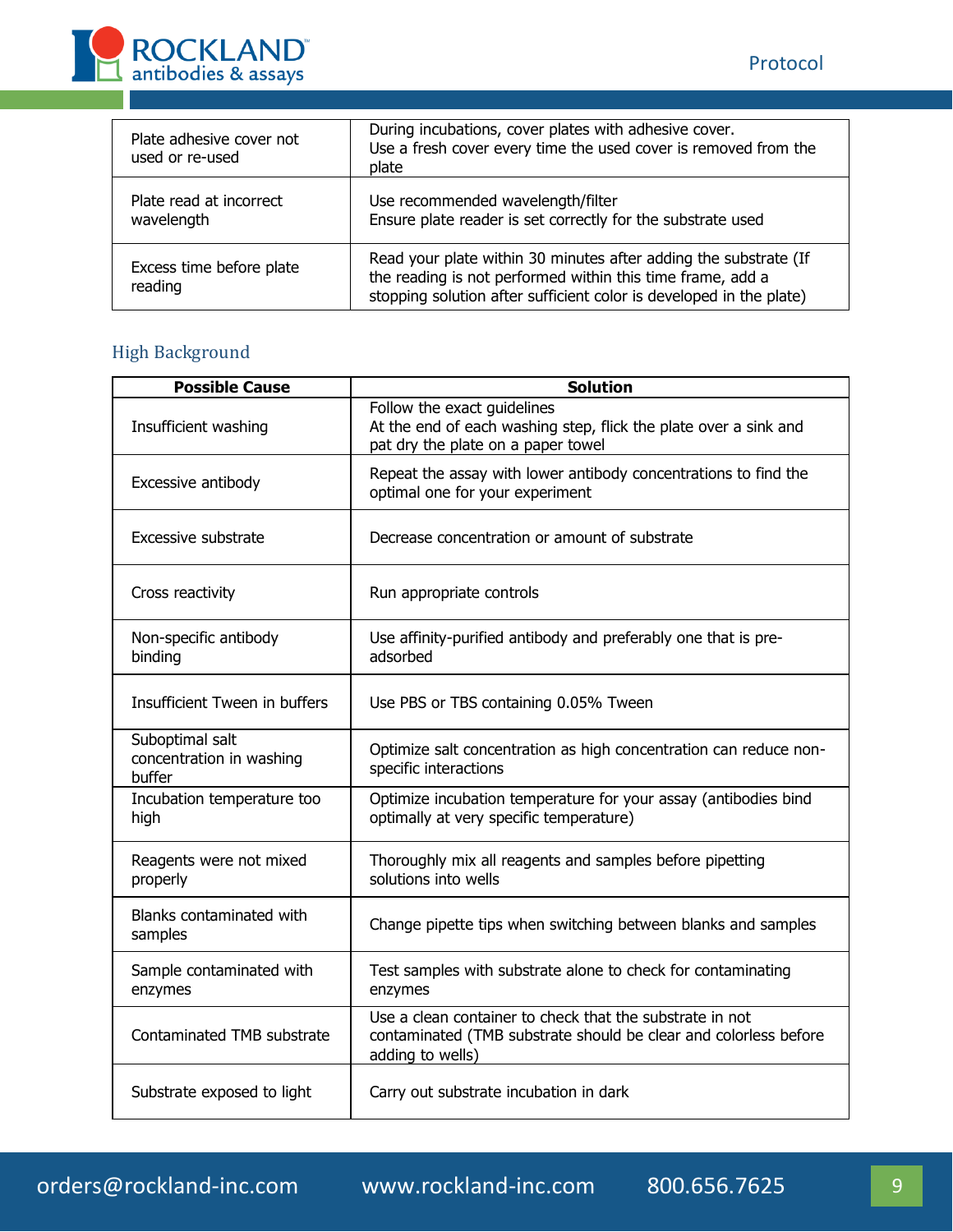

| Evaporation of solution from<br>well during incubation | Always incubate with a cover on the plate                                                                                                                                                             |
|--------------------------------------------------------|-------------------------------------------------------------------------------------------------------------------------------------------------------------------------------------------------------|
| Incubation time too long                               | Follow the exact quidelines for incubation times (If the problem<br>persists, try incubating samples at 4°C overnight)                                                                                |
| Incorrect standard curve<br>dilutions                  | Check pipetting techniques<br>Check calculations                                                                                                                                                      |
| Unstopped color<br>development                         | Use Stopping solution to prevent over-development                                                                                                                                                     |
| Excessive time lapsed before<br>plate reading          | Read your plate within 30 minutes after adding the substrate (If<br>the reading is not performed within this time frame, add a<br>stopping solution after sufficient color is developed in the plate) |
| Incorrect plate reading<br>setting                     | Use recommended wavelength/filter<br>Ensure plate reader is set correctly for the substrate used                                                                                                      |

## Low Sensitivity

| <b>Possible Cause</b>                                  | <b>Solution</b>                                                                                                                                                                        |  |
|--------------------------------------------------------|----------------------------------------------------------------------------------------------------------------------------------------------------------------------------------------|--|
| Improper storage of ELISA<br>kit                       | Store all reagents as recommended                                                                                                                                                      |  |
| Insufficient target                                    | Reduce sample dilution or concentrate sample                                                                                                                                           |  |
| Inactive substrate                                     | Ensure reporter enzyme has the expected activity                                                                                                                                       |  |
| Insufficient substrate                                 | Increase concentration or amount of substrate                                                                                                                                          |  |
| Incompatible sample type                               | Include positive control in your experiment                                                                                                                                            |  |
| Interfering ingredients in<br>buffers and sample       | Check reagents for any interfering chemicals, e.g. sodium azide in<br>antibodies inhibit HRP enzyme; EDTA used as anti-coagulant for<br>plasma collection inhibits enzymatic reactions |  |
| Mixing or substituting<br>reagents from different kits | Avoid mixing components from different kits                                                                                                                                            |  |
| Incorrect plate reading<br>setting                     | Use recommended wavelength/filter<br>Ensure plate reader is set correctly for the substrate used                                                                                       |  |

# Poor Standard Curve Generation

| -<br>Possih<br>Cause | .<br>--<br>TION. |
|----------------------|------------------|
|                      |                  |

orders@rockland-inc.com www.rockland-inc.com 800.656.7625 10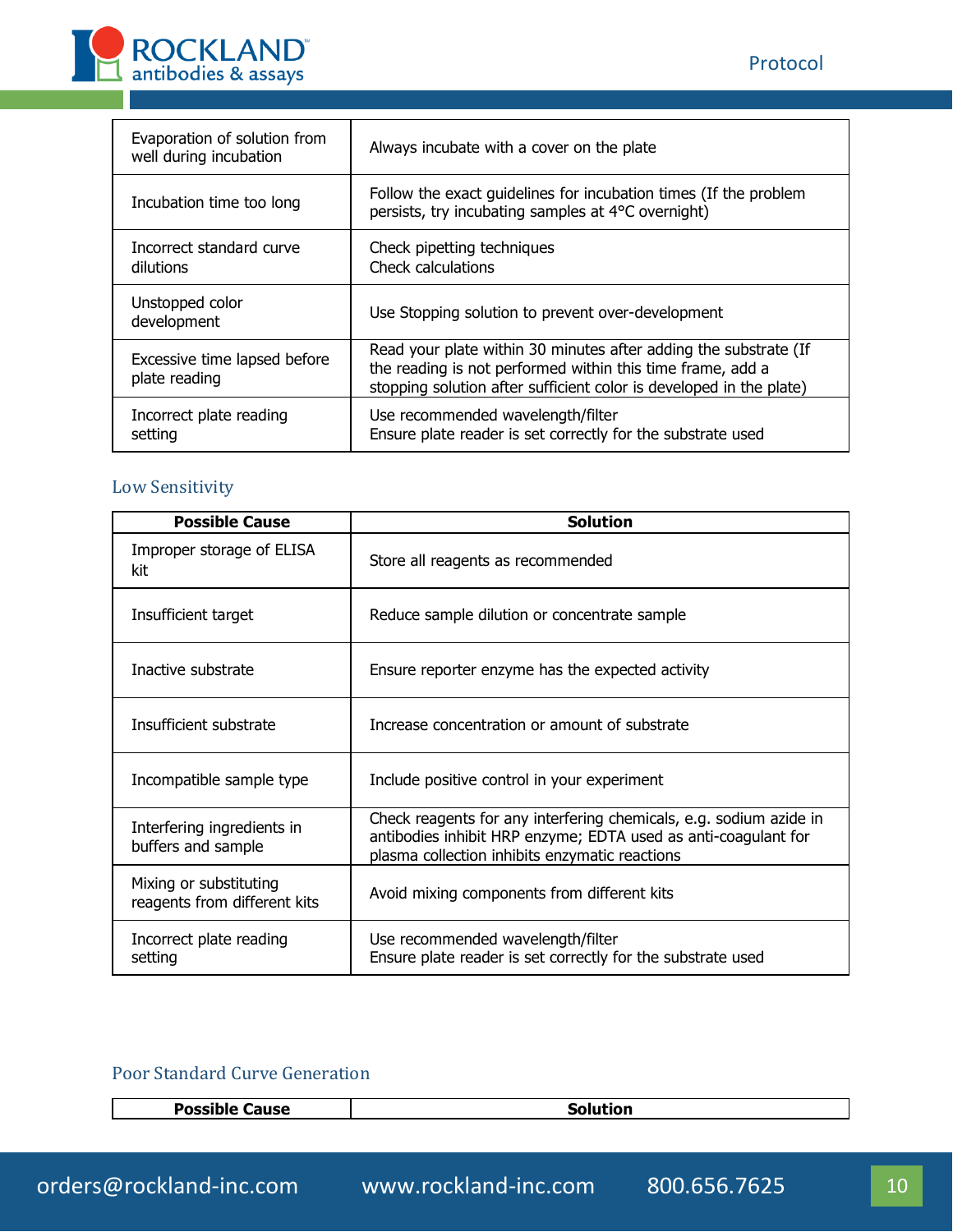

| Improper standard solution           | Confirm dilutions are done correctly<br>Prepare new standard curve as appropriate                                                     |  |
|--------------------------------------|---------------------------------------------------------------------------------------------------------------------------------------|--|
| Standard improperly<br>reconstituted | Briefly spin vial before opening<br>Inspect for undissolved material after reconstituting                                             |  |
| Standard degraded                    | Store and handle standard as recommended<br>Prepare standards no more than two hours before use                                       |  |
| Pipetting error                      | Use calibrated pipettes and proper pipetting technique                                                                                |  |
| Insufficient washing                 | Follow the exact quidelines<br>At the end of each washing step, flick the plate over a sink and<br>pat dry the plate on a paper towel |  |
| Poorly mixed reagents                | Thoroughly mix reagents                                                                                                               |  |
| Plates stacked during<br>incubation  | Keep plates separated if not using rotating plates                                                                                    |  |

# Poor Replicate Data

| <b>Possible Cause</b>                                                            | <b>Solution</b>                                                                                                                                |  |
|----------------------------------------------------------------------------------|------------------------------------------------------------------------------------------------------------------------------------------------|--|
| Bubbles in wells                                                                 | Ensure no bubbles are present prior to reading the plate                                                                                       |  |
| Insufficient washing of wells                                                    | Carefully wash wells<br>Check that all ports of the plate washer are unobstructed                                                              |  |
| Incomplete reagent mixing                                                        | Ensure all reagents are mixed thoroughly                                                                                                       |  |
| Inconsistent pipetting                                                           | Use calibrated pipettes and proper pipetting techniques<br>Use a new cover every time the used cover is removed from the<br>plate              |  |
| Inconsistent sample<br>preparation or storage                                    | Ensure consistent sample preparation and optimal sample storage<br>(e.g. minimize freeze/thaw cycles)                                          |  |
| Particulates in samples                                                          | Remove the particulates by centrifugation                                                                                                      |  |
| Cross-well contamination                                                         | Ensure plate covers and pipette tips are not contaminated with<br>reagents                                                                     |  |
| Edge effect (higher or lower<br>OD in peripheral wells than<br>in central wells) | Ensure plates and reagents are kept at temperatures as instructed<br>During incubation, seal the plate completely and avoid stacking<br>plates |  |

# Inconsistent Assay-to-Assay Results

| <b>Possible Cause</b>               | <b>Solution</b>                                                                                         |  |  |
|-------------------------------------|---------------------------------------------------------------------------------------------------------|--|--|
| Insufficient washing of wells       | Carefully wash wells<br>Check that all ports of the plate washer are unobstructed                       |  |  |
| Varied incubation<br>temperatures   | Adhere to recommended incubation temperature                                                            |  |  |
| Variation in protocol               | Adhere to the same protocol from experiment to experiment                                               |  |  |
| Plate cover not used or re-<br>used | During incubations, cover plates with plate cover<br>Use a new cover every time the used one is removed |  |  |